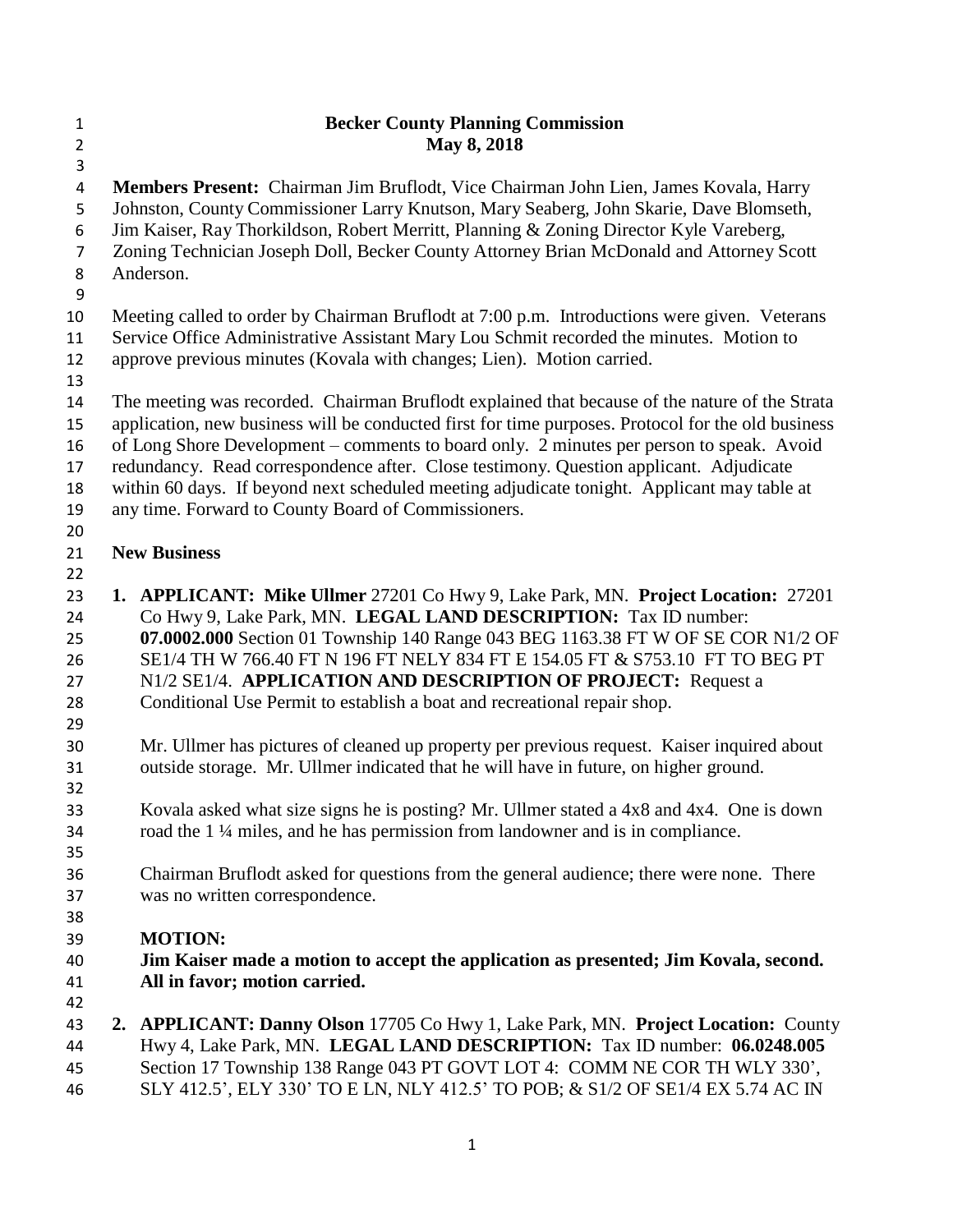| 47<br>48       |                                                                | NE COR AKA 06.0254.001; & EX 6.72 AC IN SW1/4 OF SE1/4 OF ON S LN AKA<br>06.0248.0003; & EX 10 AC FOR 06.248.001 APPLICATION AND DESCRIPTION OF                                                |  |  |
|----------------|----------------------------------------------------------------|------------------------------------------------------------------------------------------------------------------------------------------------------------------------------------------------|--|--|
| 49<br>50       |                                                                | <b>PROJECT:</b> Request approval of a Preliminary Plat.                                                                                                                                        |  |  |
| 51<br>52       |                                                                | Scott Walz surveyed the preliminary plat. Application is for $2\frac{1}{2}$ acre lot subdivision with 14<br>lots. The property meets and exceeds requirements for zoning. Road constructed per |  |  |
| 53<br>54       |                                                                | requirements.                                                                                                                                                                                  |  |  |
| 55<br>56<br>57 |                                                                | Jim Kaiser asked if it was 16 lots instead of 14. Scott Walz indicated that it was an error; 16<br>lots is correct and meets all requirements.                                                 |  |  |
| 58<br>59       |                                                                | Chairman Bruflodt asked for questions of the general audience; there were none.                                                                                                                |  |  |
| 60<br>61<br>62 |                                                                | Chairman Bruflodt asked for written testimony. Steve Sorenson, Chairman of Cormorant<br>Township, submitted a letter in favor of proposed plat. Testimony closed by chairman.                  |  |  |
| 63<br>64       |                                                                | <b>MOTION:</b><br>Dave Blomseth made a motion to approve the Preliminary Plat; Jim Kaiser second. All                                                                                          |  |  |
| 65             |                                                                | in favor; motion carried.                                                                                                                                                                      |  |  |
| 66             |                                                                |                                                                                                                                                                                                |  |  |
| 67             |                                                                | 3. APPLICANT: Gould's Hearts Desire LLC 1850 Skyline Ranch Road, Rapid City, SD.                                                                                                               |  |  |
| 68             | Project Location: 31376 Co Hwy 50, Park Rapids, MN. LEGAL LAND |                                                                                                                                                                                                |  |  |
| 69             |                                                                | <b>DESCRIPTION:</b> Tax ID number: 34.0088.000 Section 13 Township 141 Range 36 GVT                                                                                                            |  |  |
| 70             |                                                                | LOT 3 LESS N 100' W OF HWY and 34.0216.000 Section 14 Township 141 Range 36                                                                                                                    |  |  |
| 71             |                                                                | WEIGELS SUBDIVISION 141 36 OUT LOT 3 APPLICATION AND DESCRIPTION                                                                                                                               |  |  |
| 72             |                                                                | <b>OF PROJECT:</b> Request a Change of Zone from Commercial (Parcel #34.0088.000) and                                                                                                          |  |  |
| 73             |                                                                | Agricultural (Parcel #34.0216.000) to Residential, a Change of Zone from Agricultural                                                                                                          |  |  |
| 74<br>75       |                                                                | (Parcel #34.0216.000) to Commercial, and approval of a Certificate of Survey.                                                                                                                  |  |  |
| 76             |                                                                | Gould's Heart Desire LLC wishes to retain a Change of Zone and Certificate of Survey. The                                                                                                      |  |  |
| 77<br>78       |                                                                | property meets or exceeds requirements. Scott Walz spoke for Gould's Hearts Desire LLC.                                                                                                        |  |  |
| 79             |                                                                | Jim Kovala asked about the campground. Walz indicated that there are 5 campsites north of                                                                                                      |  |  |
| 80             |                                                                | the lodge. Kovala remarked that there were some RVs parked there. Walz said there are 6                                                                                                        |  |  |
| 81<br>82       |                                                                | cabin structures.                                                                                                                                                                              |  |  |
| 83             |                                                                | Larry Knutson asked if this was a change of the Conditional Use Permit. Walz said the                                                                                                          |  |  |
| 84<br>85       |                                                                | Conditional Use Permit covers family and non-family use.                                                                                                                                       |  |  |
| 86<br>87       |                                                                | John Lien asked if it was just 3 new lots. Walz said yes, with a small zoning change.                                                                                                          |  |  |
| 88             |                                                                | Chairman Bruflodt asked for questions from the general audience. Martin Vanyo addressed                                                                                                        |  |  |
| 89             |                                                                | the board; he has a home to south. He reiterated that there have been campers there for years.                                                                                                 |  |  |
| 90             |                                                                | He asked the reason for rezoning. He is not opposed, he just wants to understand. He asked                                                                                                     |  |  |
| 91<br>92       |                                                                | if there would be 3 new cabins. Walz showed him the map. Mr. Vanyo has no objections to<br>the application.                                                                                    |  |  |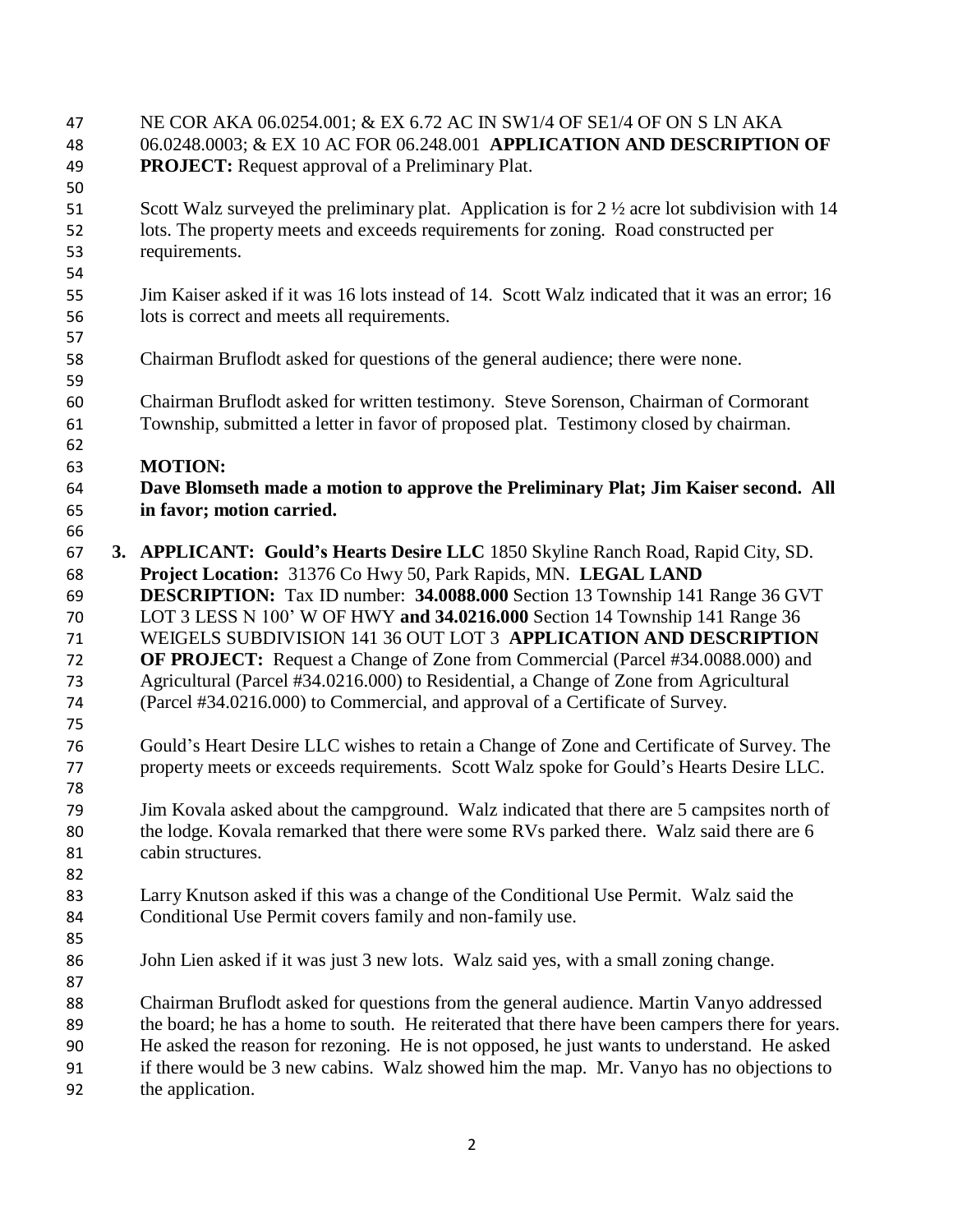93 94 95 96 97 98 99 100 101 102 103 104 105 106 107 108 109 110 111 112 113 114 115 116 117 118 119 120 121 122 123 124 125 126 127 128 129 130 131 132 133 134 135 136 137 138 Glen Walters, Chairman of the Two Inlets Township Board, approached the board. He has several concerns and received many letters and phone calls regarding this application. The application and maps show residential zoning, and there is only a 200 foot setback. Area 88 is marked as agricultural, but is only forest or pasture. Two Inlets Township Board requests tabling the application until the application and maps are in agreement, then contact all concerned parties. Walz concurred that the informational packet was not complete, and in error. The 3 tracts, A, B, and C, are zoned residential. He thought the landowner wanted to retain the original zoning, but they want it zoned commercial. Walters asked to send corrected information to all surrounding property owners. He has received at least 27 phone calls about this. He asked to board to follow policy and put out correct information. Larry Knutson remarked that it was a good point, and asked Walz to issue correct information. Jim Kovala recommended tabling the application until next month. Walz replied that the client was not here, but doesn't believe they would have an issue with tabling the application. Knutson won't accept the application without correction. Walz said to table the application. Dave Keller, who owns a resort next door, had concerns about complex density. Based on entire amount of lakeshore, he didn't think they could build more. It would be too high of a density if they build on lots. The matriarch of the family has recently passed away, so the lodge should come down. Walz has done a density calculation, and it is still within allowable limits. However, per the deceased matriarch's wishes, the lodge will be coming down. There is enough room for 36 units. Kyle Vareberg presented written testimony from June Goetzke. She remarked about the inaccuracy in information and septic issues. Kyle Vareberg presented written testimony from Teresa & Dennis Goodrum, who object to dividing the parcel. They also cited septic issues, and requested denial of the application. Chairman Bruflodt closed testimony, and the application was tabled. **Old Business:** 1. APPLICANT: Long Shore Development, LLC 13274 435<sup>th</sup> St SW, Fertile, MN 56540 **Project Location:** 23677 W Long Lake Rd, Detroit Lakes, MN. **LEGAL LAND DESCRIPTION:** Tax ID number: **08.0549.000** Section 31 Township 139 Range 041 31- 139-41 E1/2 E1/2SW1/4; NE1/4 NW1/4 E OF RR ROW; NW1/2 NE1/4; SW1/4 NE1/4; GOVT LOT 7 LESS 8.8 AC TO DNR; LESS PT GOVT LOT 7 S OF W EXT OF N LN GOVT LOT 9 & E OF LN COMM E QTR COR SEC 31, N 222.3', SW 41.9' TO POB: SW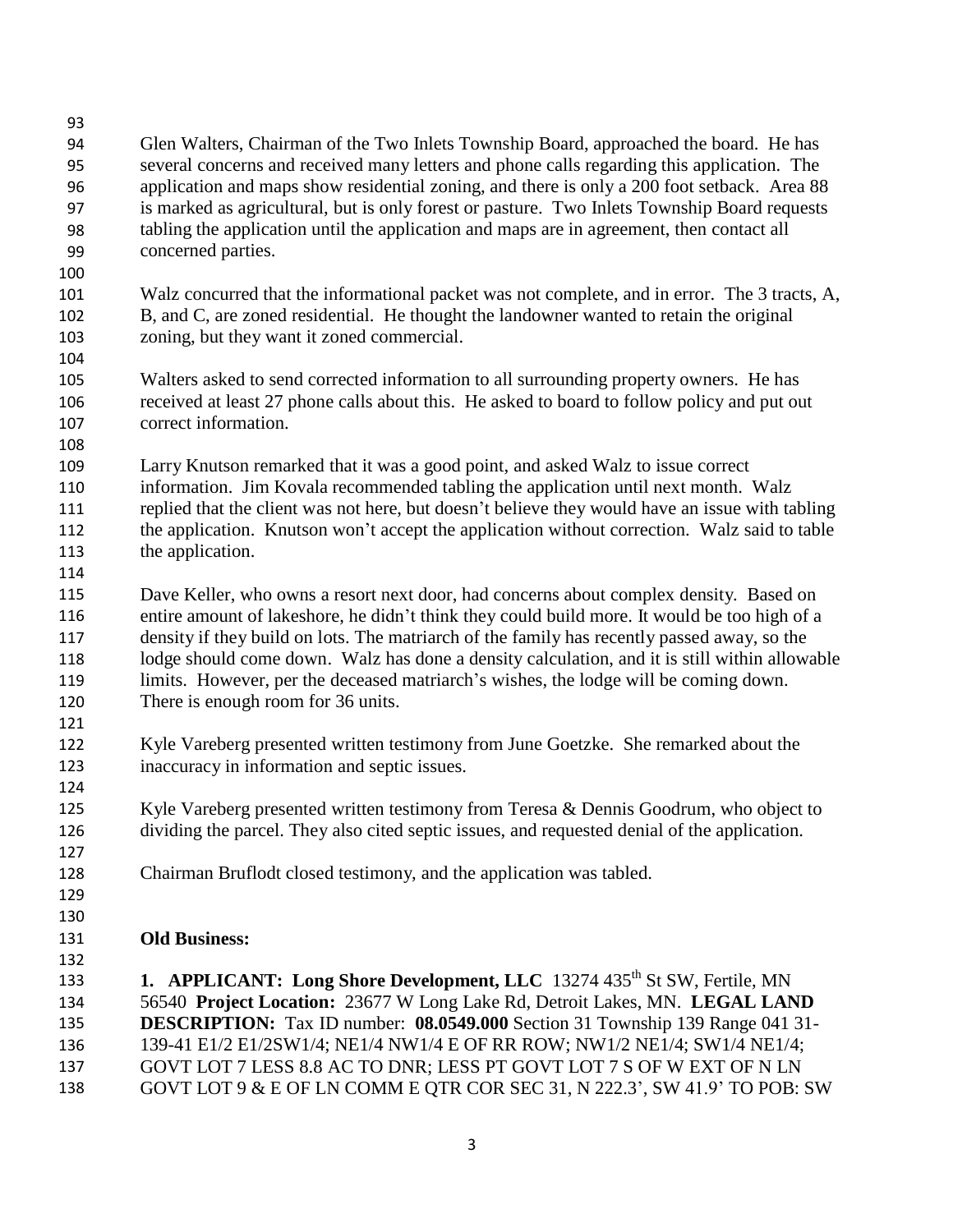139 212.2', SLY 333.9' TO LK & TERM **and 08.0551.001** Section 31 Township 139 Range 041 140 141 142 143 PT E1/2 NW1/4: COMM SE COR NW1/4 E 663.86' TO POB: N 1664.17', SWLY AL RWY 1731.9 E 408.06' TO POB. **APPLICATION AND DESCRIPTION OF PROJECT:** Request a Conditional Use Permit to allow for development of a Sand & Gravel Pit mining and processing operation.

145 146 147 148 149 150 151 152 153 154 Bill LaFond of Strata Corporation gave a power point overview of the basic project design and explained the project site, new and existing. LaFond Noted that there are already several gravel sites nearby, not all active. According to the power point, this will be a well-protected site. Material will be conveyed across the area to be washed. Only concrete aggregates will be made. Rock Ridge will continue with no change due to the introduction of the new pit. The new pit will extend the life of aggregate operations by 18 to 20 years. It is 92 acres, surrounded by forested areas on all sides except for 4 sites. This is where 4 sight and sound berms will be constructed to provide additional shielding. They will be soil berms, shaped, soiled, and seeded with additional erosion safeguards until the seeding has established. They will redirect the sound from the site.

156 157 158 159 160 161 162 The crushing operation is in the extreme southwest corner of the site. Noise and dust generation will occur with crushing, but Strata uses state-of-the-art dust control. They intend to operate this site on a part-time basis, 8 to 10 weeks per year, for 15 years. It is not intended for year-round use. No site reclamation will begin until the following year. The bottom surface of the pit is relatively level, while the top is not. It will begin in the southwest, then go east and north. They will reclaim on an annual basis; no open areas will be left until the end of the project.

164 165 166 167 168 169 170 171 172 The goal is to make the site as invisible as possible to the surrounding community, and they have considered all adverse impacts. From every viewpoint they have taken every effort to shield neighborhoods from these impacts. They plan to leave as many topographical areas as possible natural and intact. Younger spruce trees approximately 6 to 10 feet tall will be removed from the northwest area of the site and be replanted in the northeast area. There will be no impacts to the two wetlands near the northwest corner and the east side of the site. A 100 foot buffer will be maintained there, with a 50 foot buffer for the sight and sound berms. There will be ample storm and erosion protection to prevent sediment runoff from entering the wetlands. The portable crushing plant will move in and out on an annual basis.

174 175 176 177 Removal and stockpiling of soil from the project are separate operations, and can occur before, during or after operations. Projected use from 2018 to 2031 is 8 to 10 weeks per year; from 2032 to 2036-37 will be longer, 5 to 6 months per year. The gravel deposit will be depleted in the 2035-2037 time period, with over 5 million cubic yards of gravel removed.

178

173

144

155

163

179 180 181 182 183 184 All efforts will be made to protect native grasses and plants, and provide silt and storm water runoff. They will have a permit from the MPCA (Minnesota Pollution Control Agency). They expect the noise to be far below levels required by state and MSHA (Mine Safety and Health Administration) standards. Per standards, during one hour of monitoring, noise cannot exceed 65 decibels, but will be less than 10 decibels. It will be difficult to hear the operation outside of the area.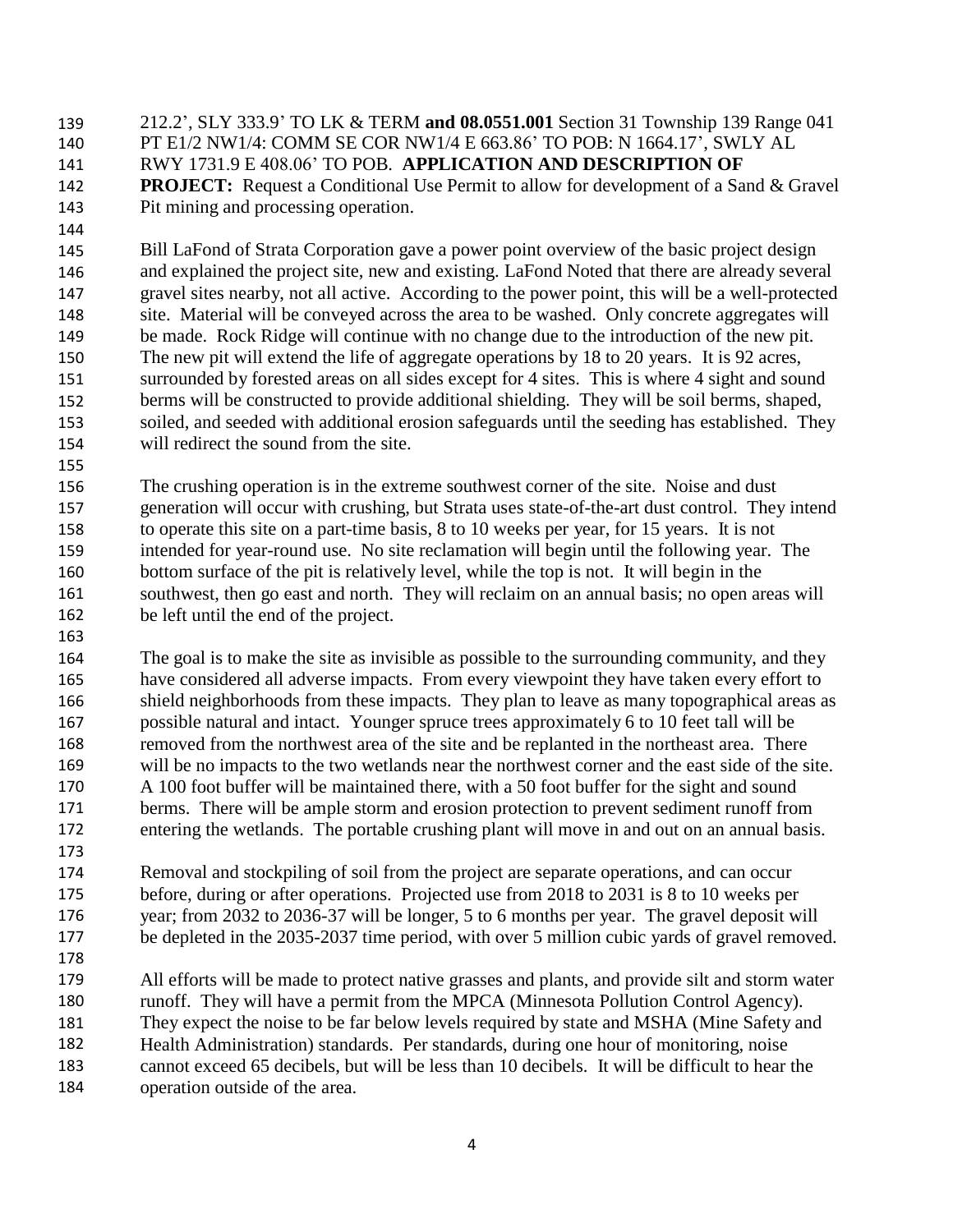185 Dust output is also monitored by MSHA, as to how it impacts employees, and they maintain 186 187 very strict standards. Strata has a state-of-the-art dust suppression system; statistics and additional information are available.

189 190 191 192 193 194 Visually, this is a clean operation. It is difficult to see the surrounding residential areas, even without leaves on the trees. Residents have expressed fears about property values. Strata commissioned a study of property values approximately 2 months ago, which was provided to the Planning Commission. This type of operation does not negatively impact property values in Detroit Lakes or the Becker County area. Taxable property valuations have actually gone up.

195

197

188

196 The Planning Commission then questioned Mr. LaFond.

198 199 200 201 202 203 204 205 206 207 208 Robert Merritt said he had looked at the mine reclamation plan and found things weren't quite right. He said that LaFond alleged that the pit won't be in a shoreline district. Merritt said the arrow is incorrectly placed, he has done a GIS measurement and has a map. The pit is within 1000 feet from the shoreline district, and below the water table. LaFond responded that they have no plans of mining below the water table within the shoreland. He also stated that he will check the information and get it corrected if necessary. Merritt said that figure 3a AA prime's ground water is connected to the lake. Mining below ground water level has the potential to change the head direction. The water is presently coming from the west. There is 7000 feet of shoreline, injected with water, running into the lake. Changing the direction will take out about 13% of that distance, creating a trench. This may drop the lake level, directing flows

- 209 210 211 212 213 to the south. LaFond indicated they will address these concerns, and experts are present at the meeting to explain this. The environmental review was completed several months ago, and no concerns were expressed. They have consulted with hydrologists and geologists, and will discuss these concerns later in the presentation. Merritt disagreed with LaFond's assertions.
- 215 The Chair asked for other questions from the board; there were none.

217 218 219 220 221 222 223 Jason Kirwin with Environmental Scientific presented on behalf of Strata Corporation. He presented information regarding geological, environmental, and hydrology issues. He reviewed the comments, and explained the EAW process. First, they look at the project and identify the issues. Second, they change the project to eliminate the issues. They constructed a draft, which was submitted to County, State and Federal levels. No state or federal agencies addressed Merritt's concerns. Due process ends because no issues were uncovered. He has additional information about this process.

224

214

216

225 226 227 228 This project is not new, and Strata is doing exactly what they proposed to do: mining down to the water table just like the present pit. The Conditional Use Permit addresses all of these concerns to hold them accountable to a higher standard. They are proposing removal of less than 10% of the available aggregate.

229

230 He referred to the DNR table regarding Long Lake water levels, which showed that an area mined from 2006 to 2008 and then reclaimed did not lower the water level. There was no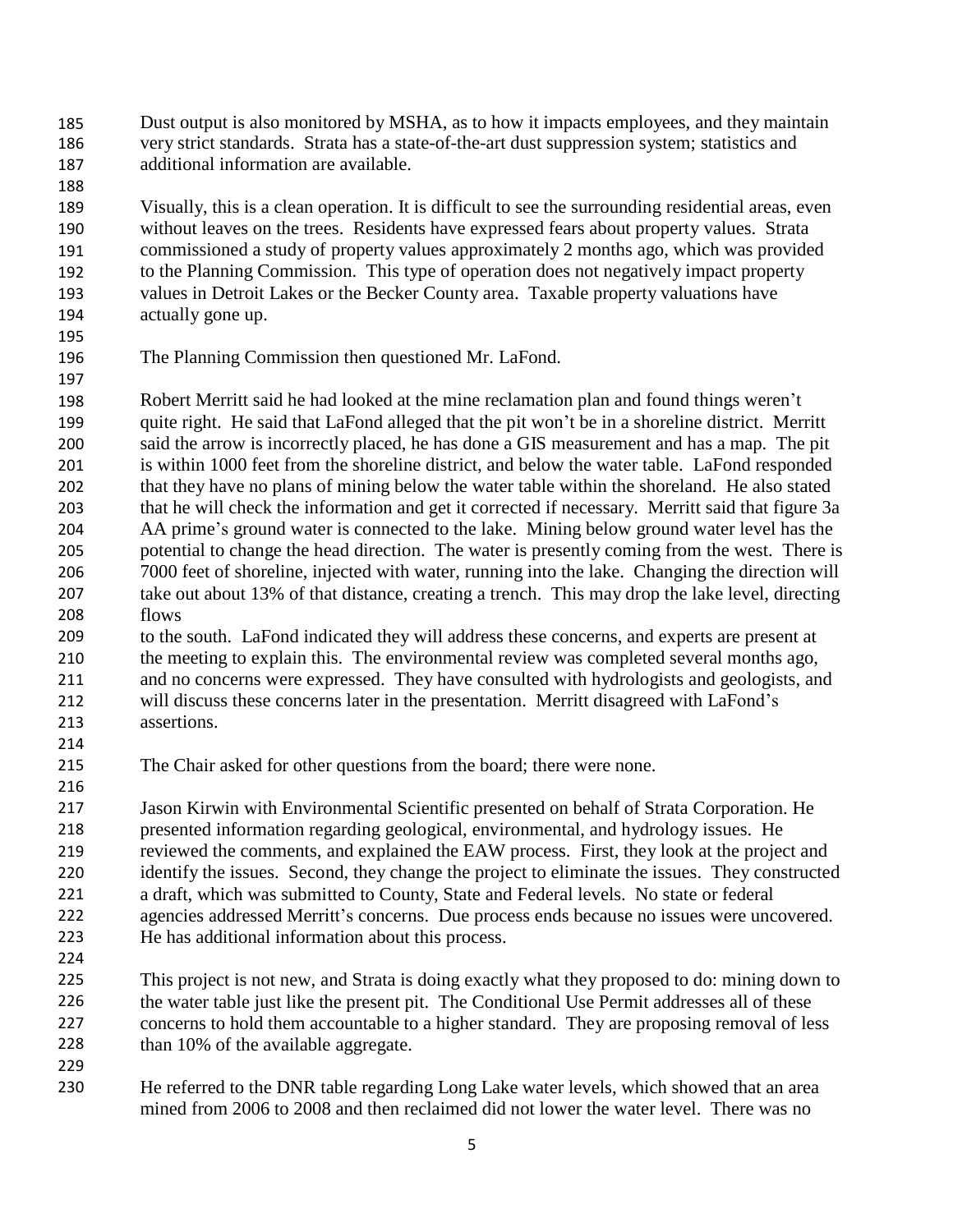231 232 impact. It was lower in the 30s and 40s, so there is no correlation between mining and reclaiming on water levels.

233

234 235 236 237 238 239 240 241 242 Merritt cited a USGS study from 1982 regarding flow direction. The maps show that the flows where ponds are go south, and don't impact the lake. Jason showed a map of a USGS outwash deposit. Outwash is gravel and rock created by running water or glaciers. Strata is mining a small point, with an area of 800 x 1800 feet mined below the water table. LaFond stated that it is very difficult to measure aquafers. The mine area is on the edge of the deposit and the aquafer. Jason cited another study, Hydraulic Impacts of Quarries on Gravel Pits, DNR, 2005, which included several sites. At this point some members of the audience questioned the relevance of this information. Chairman Bruflodt reminded audience that comments aren't accepted yet.

243 244 245 246 247 248 249 250 251 252 253 254 255 256 257 258 259 260 261 262 263 264 265 Jason continued, stating that most sites are mined below the water table. The DNR put monitoring ponds at some sites to monitor flow. They concluded that pits had no negative impacts on ground water levels, and will not affect water available to wells. They will alter ground water flow, which could affect wetlands. Alluvial pits had no impact on ground water levels. Redirection of ground water flow to a pond and ditch system did lower water levels. In the Felton ditch system, there was no culvert, and the ditch doesn't freeze. The ditch drains the Felton mine. Long Shore has no ditch system, and is not proposing dewatering of the site. They do not believe that they will impact water levels of Long Lake; Felton is not a comparable system. Merritt said he was incorrect, that the flow changed. Jason replied that they only talked about the most obvious one. Merritt indicated that there were problems with this. Jason stated that it was not a reasonable expectation that it would happen, and they would have mentioned it if it was. John Lien remarked that in 2000, the Conditional Use Permit stated no mining within 1000 feet. Jason said he was not an expert on ordinances, and the comment about 2000 was not about this project, which does not prohibit mining within shoreline zone. Lien wanted to know why the DNR was opposed. Jason replied that when you provide a detailed mine plan, it raises many questions, which are more likely to be answered. The new plan should have answered those questions. Lien said the new plan has a lot of data, but can be interpreted differently,and has more of an impact on the lake. Jason replied that ground water flow follows topography, generally, and the new project area was 35' higher before, with the flow going to the lake running south to east. Merritt said he wasn't right. Chairman Bruflodt said it was time to move on, as everyone had made their point.

266 267 268 Chairman Bruflodt then opened the floor for public comment, which was limited to 2 minutes per person.

269 270 271 272 Ron Bjorklund: lives half mile south of the current operation. Culverts across County 6. Loud. Cut all the trees down. Has complained to Township Official Ken Shroyer. Listens to noise all night long.

273 274 275 276 Mayor Matt Brenk, City of Detroit Lakes: appearing on behalf of City Council. Preserving assets. Carefully vetted. Rights of property owners. Potential for residential growth. Investments in jeopardy. Generates revenue, but short-lived. Economy needs additional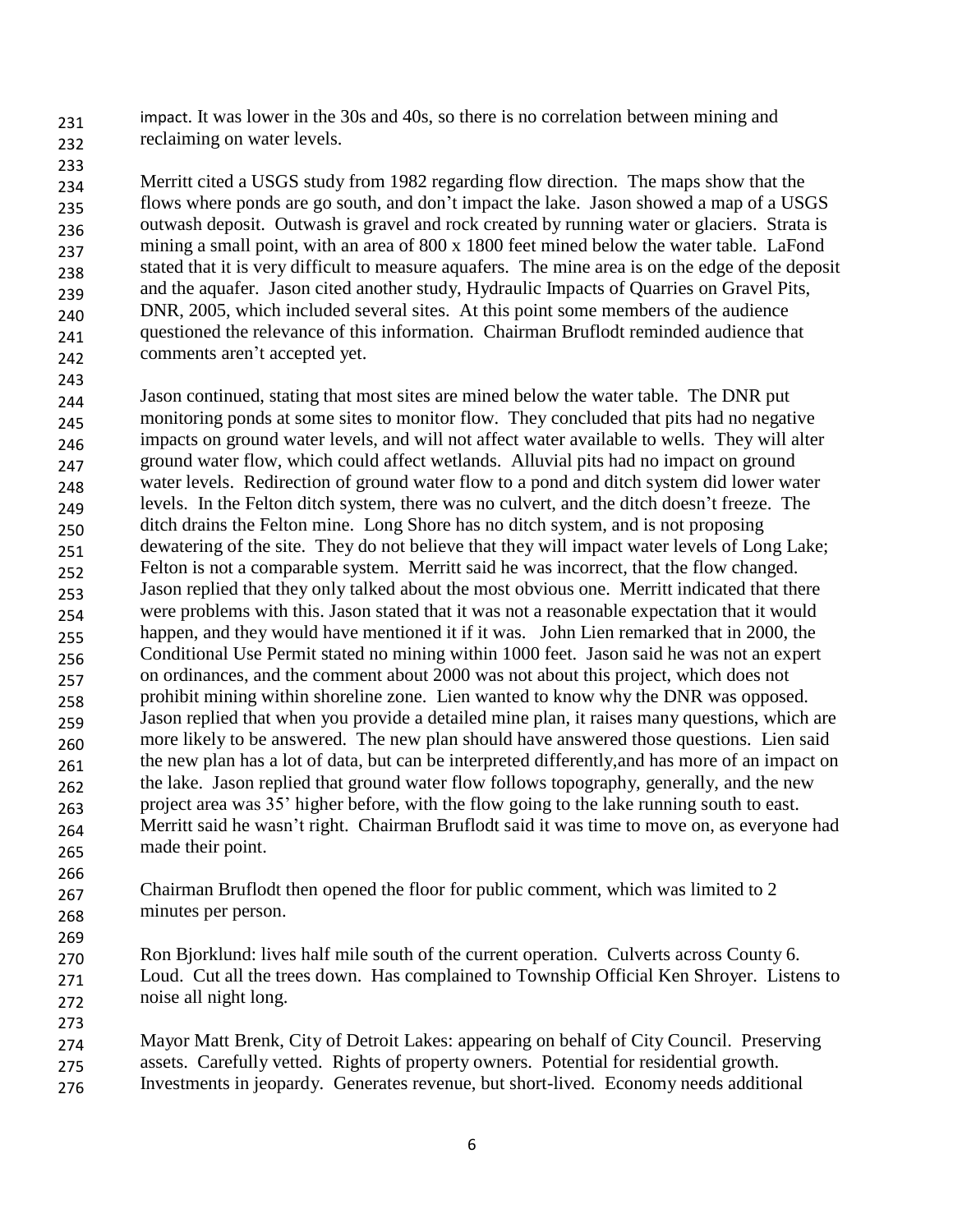277 278 workers and residential development. Chairman Bruflodt asked if the city had a timeline for annexation.

280 281 282 283 284 285 286 287 288 289 Charles Ramstad, City Attorney, appearing on behalf of the city. Submitted a letter April 5. Conditional use, effects on surrounding property. Noise, dust, lights, can they be adequately addressed. Primary concern-orderly and consistent development. Will project impede uses predominant in area. Area is becoming urban, Long Lake is prime development area. A 2.7 million sewer project around Long Lake is in the works. The new mine is in a residential neighborhood. CUP should not be granted because of effect on orderly development. If the plan proceeds, see conditions in the letter submitted. The County's own ordinance requires performance bond to ensure that taxpayers don't get stuck doing reclamation. Strata is operating under a lease. The County should determine the cost of reclamation and post bond. Make sure Strata is limited to their promise of 8-10 weeks.

- 291 292 293 Tom Anderson, President of Long Lake Association: read list of speakers. The new mine boundaries are right next to neighborhoods, the Concordia station, and a spring-fed lake. Bad for environment, makes very little sense for Becker County.
- 295 296 297 298 Tera Guetter, Pelican River Watershed, Technical Review Panel: EAW refutes the plan; Kyle indicated the board received her packet. Letter from Bill LaFond; July 2017 met with Bill to review EAW document. April 2017 County discussions, would not complete scoping EAW. Nobody told Review Panel. County requested standard EAW instead of EIS. EIS was urged.
- 300 301 302 303 304 Jaimie Deraney, doctor: lives 450 feet from boundary of project. Constant noise, dust, trains, all night long. Plans by Strata are not reasonable. Noise not in compliance. Becker County has a 20 year comprehensive plan, should work with city. Page 92 of ordinances addresses water quality, infrastructure, and annexation, stewardship of lakes, waters, and wetlands. A better location could be found for this project.
- 306 307 308 309 Bob Koshnick: Silicosis- silica is the main ingredient from sand, causes respiratory problems, kills a lot of people. Silica and dioxide goes into the bloodstream, causes autoimmune reaction, rheumatoid arthritis, lupus, etc. Turn down the application, it's too close to residential area.
- 311 312 313 314 315 316 317 Paul Orth: Questions the transparency of the project. Believes there is a need for an EIS. County Administrator said applicant wrote document. All property owners didn't get notices. Kyle stated that notices were sent to all residents within a quarter mile radius, and was listed in the legals in the newspaper. The tour of the project was advertised, but turned out to be a meeting. First hearing tabled. Chairman Bruflodt said that on the tour everyone was allowed to speak. When the Committee tours, they also meet. Kovala was surprised that no citizens spoke at the tour.
- 318

279

290

294

299

305

310

319 320 321 322 John Riewer: Wants board to deny. There are environmental concerns. A home is most people's largest personal asset, their dream and refuge. Says he was naïve to believe that it would not be commercially developed further. Shady Hollow's application was denied to protect residential properties. This is a quality of life issue. Additional noise, dust, and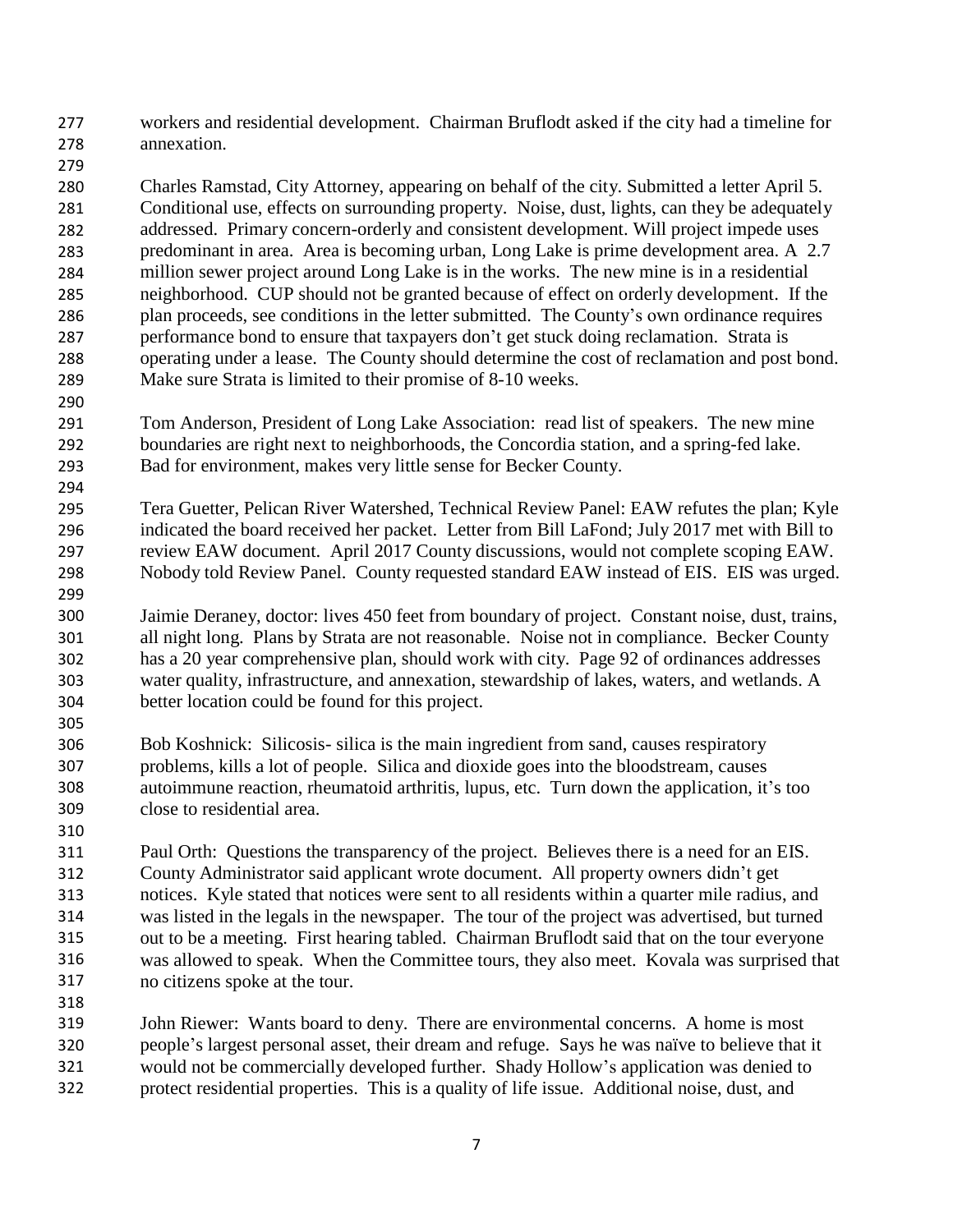323 324 325 blight too close to homes. Mary Seaberg asked if the development was built after Rock Ridge was already there. Riewer replied yes, but they hoped it was going to conclude, not expand. Afraid of what the future holds for the neighborhood.

326

331

334

340

345

353

358

- 327 328 329 330 Levi Wold, Long Lake Campsite: in operation since 1972, project is so close to resort and city limits, mining close to lake and water table. Radon in ground. Lots of noise and dust for campers. 2007 U of M study, \$300 spent per day in Becker County by tourists. Will hurt lodging tax and number of campers. Noise and dust.
- 332 333 Kregg Wolf, Lakecrest Resort: the new project will hurt tourism. Negative long-term effects on drinking water and water level. Please deny.
- 335 336 337 338 339 Lee Kessler-Retired civil engineer. Impact on ordinary high water level. Disagrees with conclusions of effects; they are opinions, not based on fact. Not expected, not likely, typically: translates to 'they're not sure'. Too much ambiguity. Request denial. If approved include clause, no mining below ordinary high water level. Merritt- would you used those same words in your line of work. Kessler-no, I wouldn't, I would want to more positive.
- 341 342 343 344 Mike Ring-Counselor Realty. Sold dozens of properties in that area. Proposed operation will have an effect within 3 mile radius, if not more. Already affecting sales. Why did Strata contact Barnesville for a market study and not use a local individual to conduct the study. Property taxes far outweigh gravel tax. Right to enjoy homes.
- 346 347 348 349 350 351 352 Dr. Brian Bishop-chair of Biology, Concordia College. Involved with shoreline restoration, developing 40 acres of corn and soybean into pollinator and native grasses habitat. There has been a doubling of bees since pollinator projects. Use area for research and outdoor classroom which serves several thousand students. Gravel pit will seriously impact experience for them and for area middle school students. Dust will impact plants, wildlife, pollinators, photosynthesis, and can cause invasive species. Impacts migratory birds. Affects nature enjoyment for residents and visitors. Vote no.
- 354 355 356 357 Linda Brown-vice president for finance, Concordia College Corporation LLC map. Provided a hand out to the record. Land given to the college in 1974 for biological and environmental field station. Valuable station and experiences for all ages. Long Lake is presently free from invasive species. The present project application threatens this balance. Do not grant.
- 359 360 361 362 363 364 365 Steve Menden-Wenck Associates. Reviewed the EAW. Plan did not cover all impacts. Additional monitoring of ground water and surface water would be advisable. Incorporation of annual or semiannual review of mine plan, review potential or actual impacts. Robert Merritt-with regards to monitoring. If we monitor and find alterations in flow dynamics, how will we mitigate that? Steve-not sure he has the best answer for that. Agrees with broader statement that quantity of water won't probably be very significant. However, rerouting of ground water should focus on quality of ground water.
- 367 368 Barry Burchill: there are so many non-binding phrases and contradictions. Aggregate will not be trucked from site, but if it is, they will water the road. How to take all of this.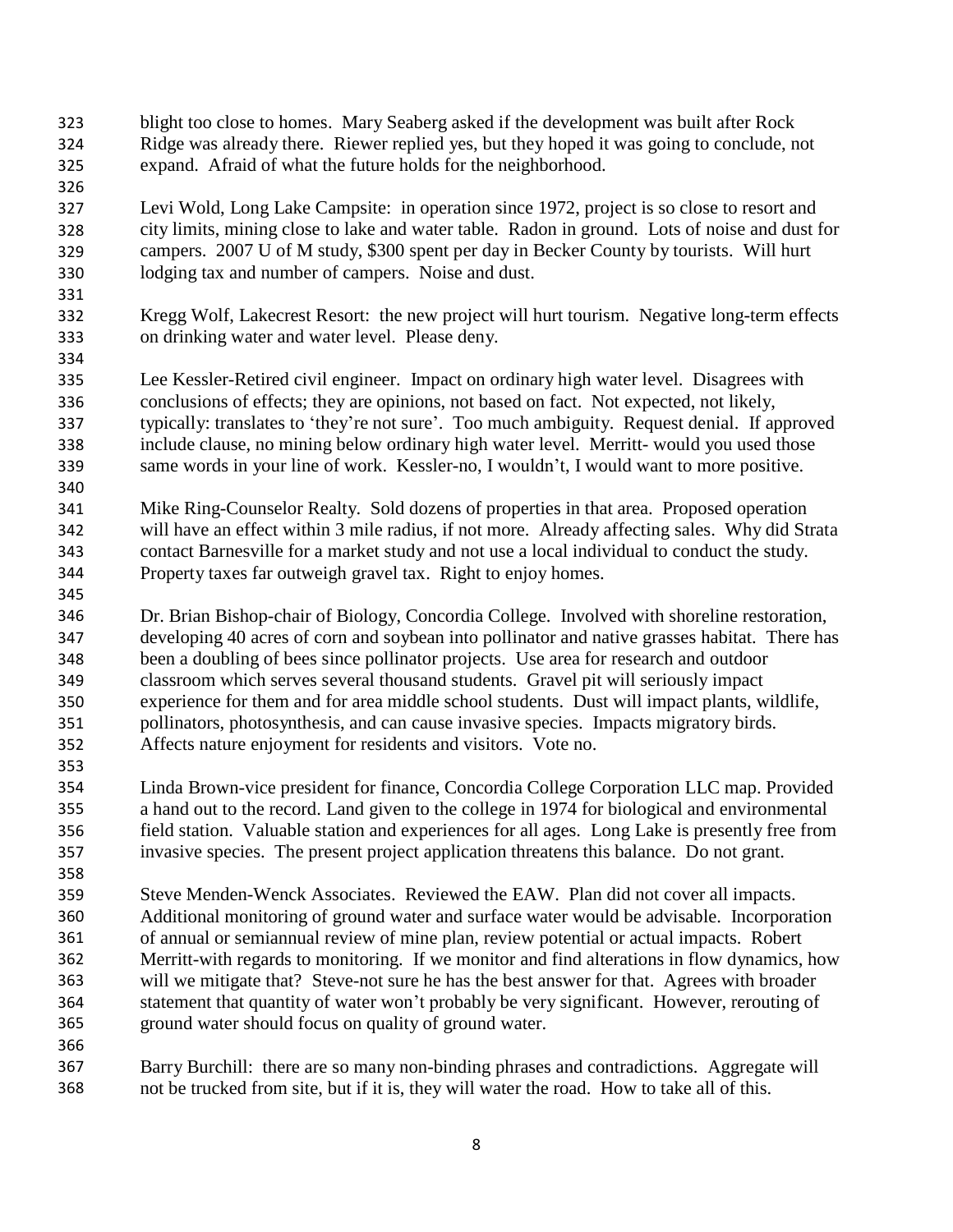369 370 Environmental impact of building a house. Legacy. What is Plan B if this goes wrong. Take a step back and consider.

372 373 374 375 376 Jim Wensman-didn't get a letter. Power washed the patio, amount of sludge from dust that rolls in from three quarters of a mile away is getting worse. Didn't get a notice. House values can go down. Questioned Lafond on the average depth of the mine in the water table. LaFond-15 feet deep mining, 5 to 10 below water table. Wensman – for every 11 feet into the water table, Long Lake can drop 1 foot.

- 378 379 Walt Aanenson: don't approve the application. Ambiguous wording. Petitioner wrote the study that says they don't anticipate any problems.
- 381 382 Mike Herzog, Herzog Roofing. OSHA requires commercial roofer to vacuum silica dust when roofing. Why not in a gravel pit? What will that dust do right now?
- 384 385 Chairman Bruflodt asked for further public comment; none. He then asked for any written comments not previously submitted for review.
- 387 Kyle Vareberg read a letter from Don Maristuen.
- 389 There was no further written evidence to present.
- 391 392 Chairman Bruflodt stated that this portion of the hearing was closed. Applicant has the right of rebuttal.
- 394 Scott Anderson, Attorney, clarified for audience that applicant has opportunity to respond.
- 396 Chairman Bruflodt asked if Bill LaFond had anything to rebut.

398 399 400 401 402 403 404 Bill LaFond asked the commission if they had any questions. The big picture perspective is, previous projects proposed are not the project proposed here. Comments made about EIS vs EAW was dictated by administrative rule by the State of Minnesota. When ruling came about, this project fit the category of an EAW. If there had been significant environmental effects, then an EIS would have been requested. They were properly reviewed. Not profitable for his geologist to debate Mr. Merritt. Chairman Bruflodt stated to hold off now, there was nothing further to add.

405

371

377

380

383

386

388

390

393

395

397

406 407 408 409 410 411 412 Harry Johnston asked how necessary is it to excavate below water level. LaFond- hard to answer. It is not absolutely necessary, but desirable. They are trying to recover as much gravel as possible, and trying to mine outside of the shoreline district. He took strong exception to previous allegations about water affect. This practice is done all over the nation, the same kind of mining. When you are not dewatering (dewatering has bigger impact), we are not proposing dewatering. We are just taking a scoop of gravel out of the water table. We have lots of experience doing that over the years. Its common practice.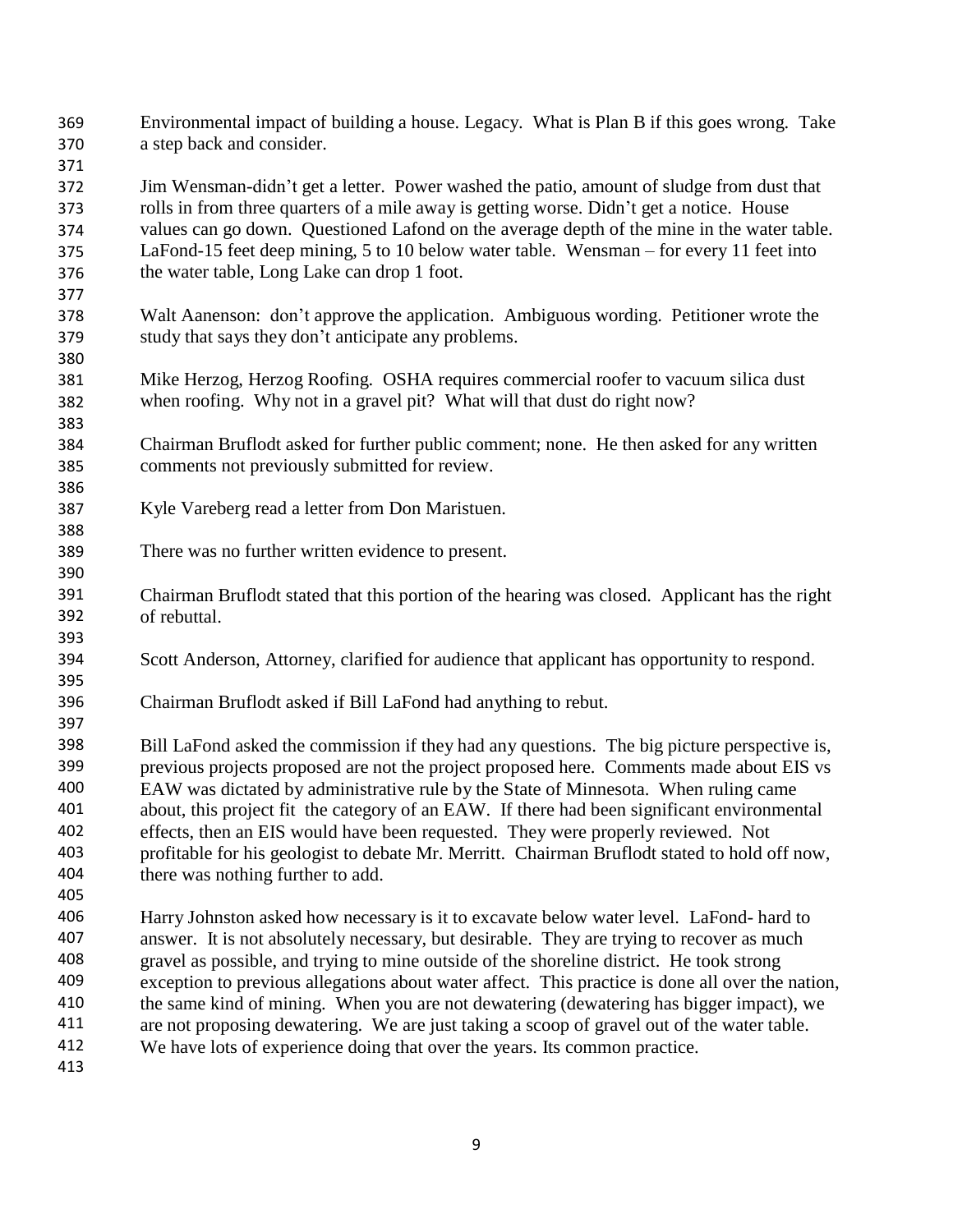414 415 416 417 418 419 420 421 422 423 Larry Knutson did some calculations, and asked if mining under the water table was about 13% of project. LaFond stated that they estimate net cubic yards of 5.4 million. 631,000 of that come from mine #5, under and above water table. Less than 10% of the project involves mining under the water. NO (response from audience). A lot of other things, irreversible damage by mining under water table. Seaberg asked the difference between scoping EAW, mandatory EAW, before an EIS? Why was it changed? LaFond replied that an EIS includes socioeconomic factors, traffic, and other issues. It can get very complex..You do a quick EAW for scope of EIS. Seaberg also asked if Strata was governed by MPCA and OSHA. LaFond replied that they fall under MSHA and a lot of other federal agencies. Seaberg-do they regulate you? LaFond-yes, all the time.

424

425 426 427 428 429 430 431 432 433 434 435 436 437 438 439 440 441 442 443 444 445 446 447 448 449 Jim Kaiser asked if Strata owned the land for the project. LaFond-no. Kaiser - have you ever owned the Land. Bill – not to my knowledge. The lease was recently updated and filed with the county, but he was not privy to the details. Kaiser-So Strata has always had a lease. Bill-yes, and there's a new one on Long Shore for the new project. Kovala told LaFond that when he talked to them in April, he was surprised to learn they would only mine for 8 to 10 weeks. They wouldn't be able to mine in a late spring like this one, which pushes it into May and June. Could you mine only in April and May. LaFond replied that their desire is to mine as early in spring as possible. Seaberg asked, desire, could it go all year. LaFond- no, only the 8 to 10 weeks. Chairman Bruflodt reminded the crowd to give respect to speaker, as the public part of the hearing is closed. Knutson-so if it's a late spring, could you mine in September and October. LaFond-you mean if we can't in the spring, yes we could, but that's difficult to answer tonight. Chairman Bruflodt commented that their product demand will dictate a lot of that. LaFond stated that they have no desire to mine during summer months. Merritt asked why not. LaFond replied that it was because of the lakeshore, and they don't want to disrupt people's lives and the tourist season. Knutson asked how many stockpiles they would have. LaFond said not many, and they would never be any higher than the old tree canopy. Chairman Bruflodt asked what the difference between this project and Rock Ridge was. LaFond stated that 30 to 40 years have created a large sand inventory which is being whittled down. For every ton of rock produced, you need one ton of sand, but it produces 4. It will not be stockpiled at Long Shore. Kaiser asked about the trains running in the middle of the night. LaFond explained that they have 24 hours to load the rail cars and notify Burlington Northern, or pay extra. They own the cars but still have to pay extra if not released to BN within 24 hours. They have no control over when BN picks them up. Chairman Bruflodt asked if there were any other questions; there were not.

450 Chairman Bruflodt asked for discussion by the board.

452 453 454 455 456 John Lien remarked that it was a lot of info to go through. He read from the Zoning Ordinance and stated CUP criteria. He highlighted the criteria and the potential problem with uses. Is it a nuisance, are there adequate measures in place to prevent noise, dust, fumes, etc. Shoreline areas face potential soil erosion, pollution, and water diversion.

- 457 Chairman Bruflodt commented that it was hard to hear 2 professionals disagree
- 458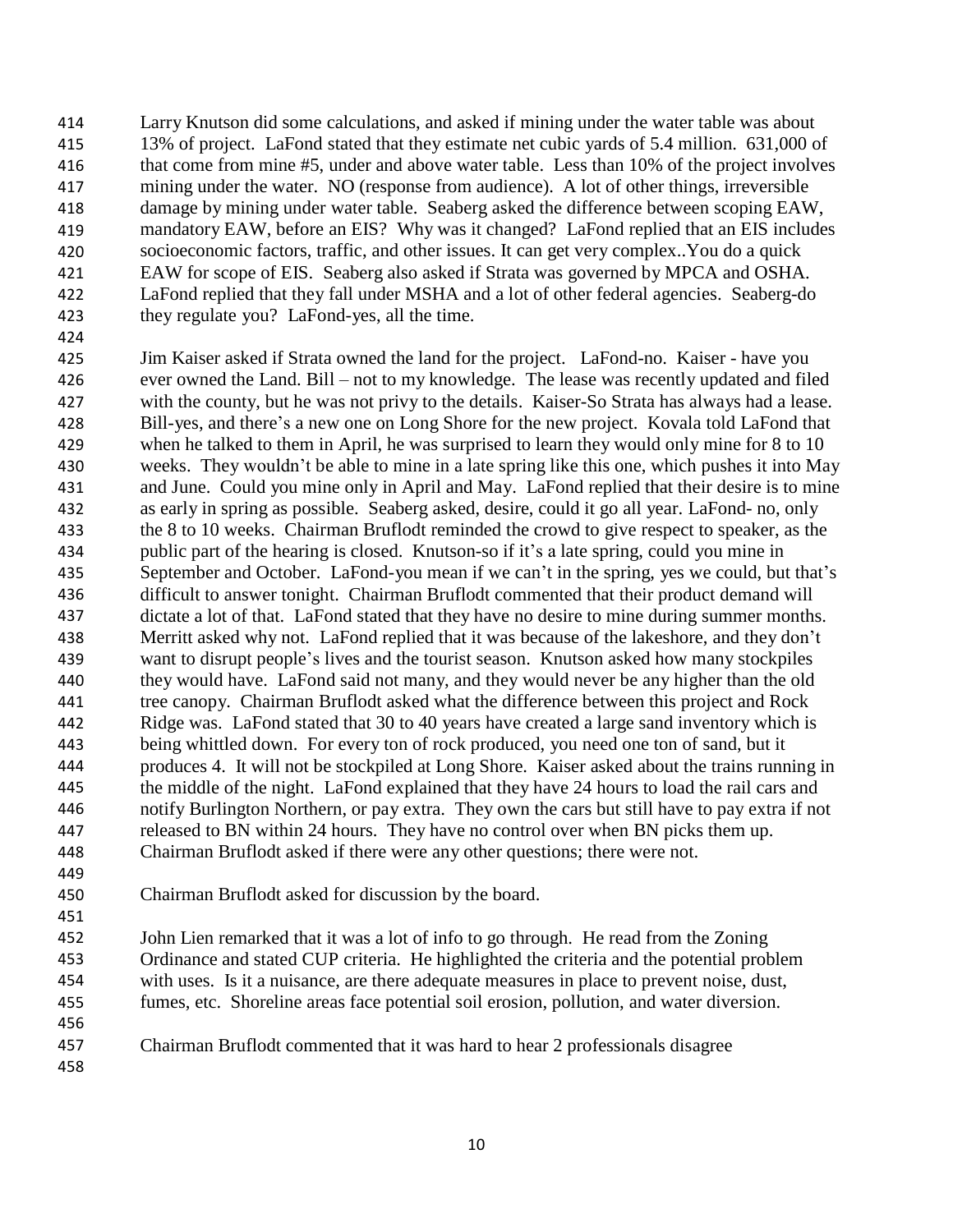- 459 460 461 462 463 464 465 466 467 468 469 470 471 472 473 474 475 476 477 478 479 480 481 482 483 484 485 486 487 488 489 490 491 492 493 494 495 496 497 498 499 500 501 502 503 504 Robert Merritt stated that he is a Minnesota Licensed Professional Geologist and worked for over 32 years as a DNR Hydrologist. He asked Attorney Anderson the following question: during the pre-meeting, where is the burden of proof, and who has the burden of proof. Is it on the applicant. Anderson replied, yes, in general. The applicant has the burden of coming forth with evidence that the criteria of the ordinance is met. It's a little broader than that, in that others may bring forth evidence. Jim Kaiser stated too Larry Knutson that there was nothing in the environmental review process for the EAW that sparked an EIS, correct. Larry Knutson stated correct, a negative declaration was made by the County Commissioners for the need for an EIS, and all agencies were given a comment period and comments were received. Larry Knutson asked Attorney Scott Anderson under the conditions of the Zoning Ordinance for CUP criteria in Chapter 8, Section 11 if a CUP could ever be approved. Anderson said things can be different in different lights, people look at things differently. The Planning Commission is to view the evidence and come to a conclusion you want to, but some conditions are broad. Ray Thorkildson stated he could not vote for the application because of health issues, environmental concerns, the City's concern for future development, but the number one issue being water. It's just the wrong place. Mary Seaberg asked LaFond why they could not go elsewhere. LaFond stated if they did, they would have trucking issues. Jim Kaiser stated the applicant has been attempting to obtain a CUP since 2002. The only way to control things, is to own the property. He told the audience they've had the opportunity since 2002 to negotiate to buy the property, and control it. He stated he could live with voting for it but would not be in favor of mining into the water table so a stipulation would have to be made not to mine into the water table. **John Lien made a motion to deny the Conditional Use request as written. Attorney Scott Anderson suggested that the motion be reworded as a Motion to deny the conditional use permit and to direct Staff and Counsel to draft findings consistent with a denial. John Lien adopted the suggested motion language and made a motion to deny the conditional use permit and to direct staff and counsel to draft findings consistent with a denial. Robbert Merritt Second. In favor: Kovala, Johnston, Seaberg, Skarie, and Thorkildson. Opposed: Knutson, Blomseth and Kaiser. Motion Carried. The Planning Commission agreed to hold a special meeting at 7:00 a.m. on May 22 to consider the findings of fact drafted by staff and counsel. Informational Meeting:** The next informational meeting is scheduled for Wednesday, June 6<sup>th</sup>, 2018 at
	- 8:00 am in the Third Floor Meeting Room of the Original Courthouse.